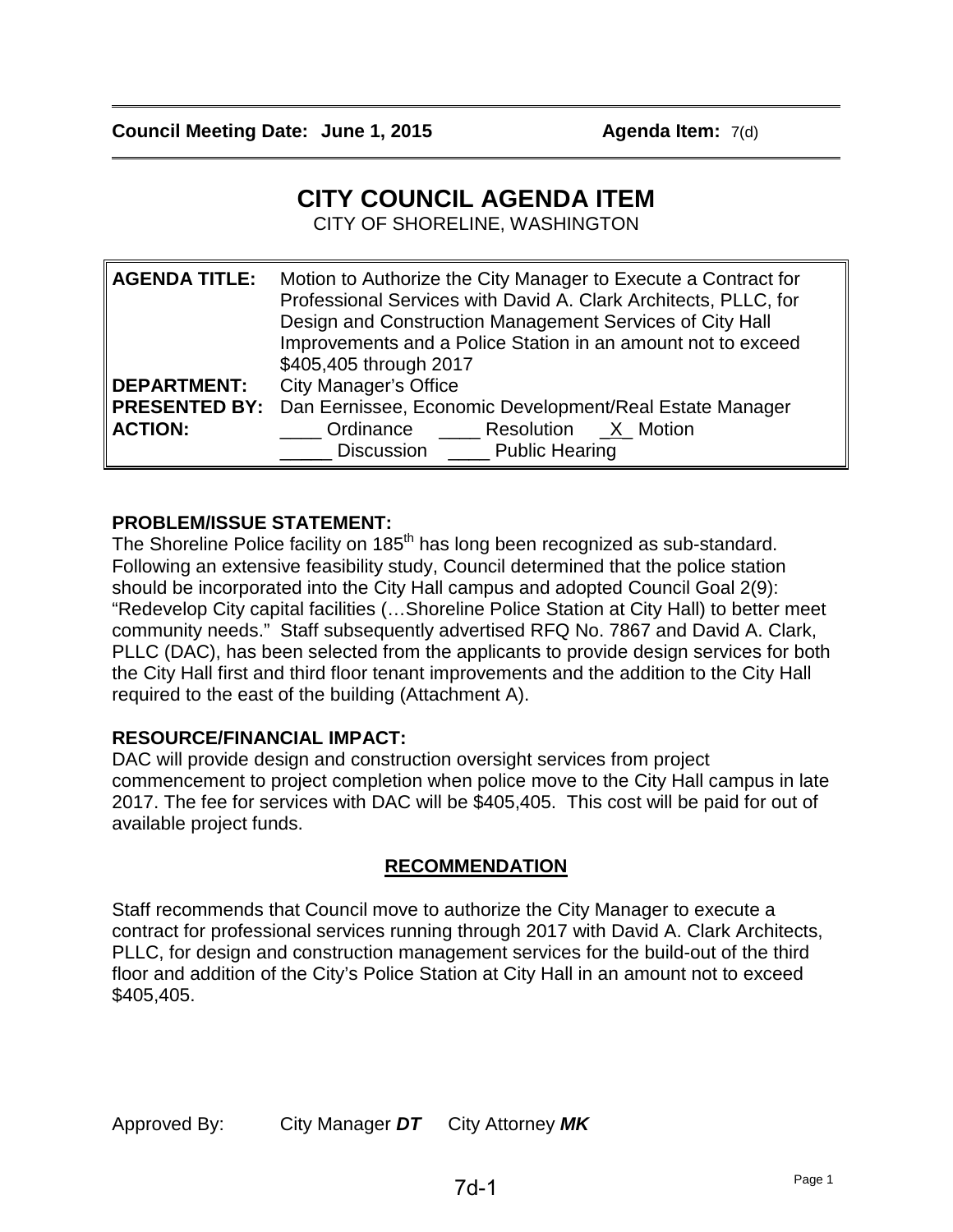### **BACKGROUND**

The Shoreline Police facility on 185<sup>th</sup> has long been recognized as sub-standard. While the police facility has been incrementally upgraded through small remodels and renovations, the building is considered unworthy of comprehensive improvements. To appreciate the condition of the facility, the City Council toured the facility in the past and acknowledged that the station was a cramped and outdated facility that is in stark contrast to the employee spaces provided in City Hall

In early 2013, Council directed staff to conduct a feasibility study of options to upgrade the police facility. For its 2013-15 Council Goals, Council included an action step under Goal 5 to "Complete the police station feasibility study to determine if operational efficiencies can be gained between City and police operations, police neighborhood storefronts, and police volunteers." Aided by the availability of seizure funds, staff conducted a feasibility study of alternatives for an improved police station including (1) a new police facility on the current  $185<sup>th</sup>$  site, (2) a new facility on a new site, and (3) the staff recommendation of moving the police onto the City Hall campus.

On May 13, 2013, Council received a progress report at a Dinner Meeting and directed staff to give preference to Option 3, moving the police onto the City Hall campus. The articulated plan was to the Police Department occupy the first floor after its current uses are moved to an improved third floor. Conceptually, Police entry into the station will be from the east end of City Hall, the police entrance for public access will be at the current north employee entrance. The additional space and parking for police will require the acquisition of the Grease Monkey property just to the east of City Hall.

Additional background of the Police Station project is as follows:

- On August 5, 2013, Council received a progress report as part of the 2014 Capital Improvement Project (CIP) update explaining the sources of funds (seizure funds, proceeds from the sale of the current police facility, facility funds from the original City Hall bond reserved for the  $3<sup>rd</sup>$  floor) as well as a general design and construction timeline of two to three years.
- On September 23, 2013, staff presented its findings more formally as an agenda item at a Council Business Meeting. Justification for the City Hall campus option was presented along with an estimated construction cost of approximately \$5.5 million, with a \$2.1 million shortfall in funding.
- On November 18, 2013, Staff answered questions that emerged from the September 23<sup>rd</sup> meeting at Council's Dinner Meeting, as well as explaining the process for acquiring the Grease Monkey property.
- On December 9, 2013, Council adopted Ordinance No. 680 authorizing the use of eminent domain for the acquisition of the Grease Monkey property for the City Hall Improvement Project. In addition, the staff report for this ordinance adoption answered questions regarding alternative locations and on-campus parking.
- On June 16, 2014, during the 2015 CIP update, the allocation for the Grease Monkey acquisition was increased from \$1.1 million to \$1.5 million to provide a larger contingency. It was also recommended that the Police Station project's gap in funding be made up using short term financing that would be paid back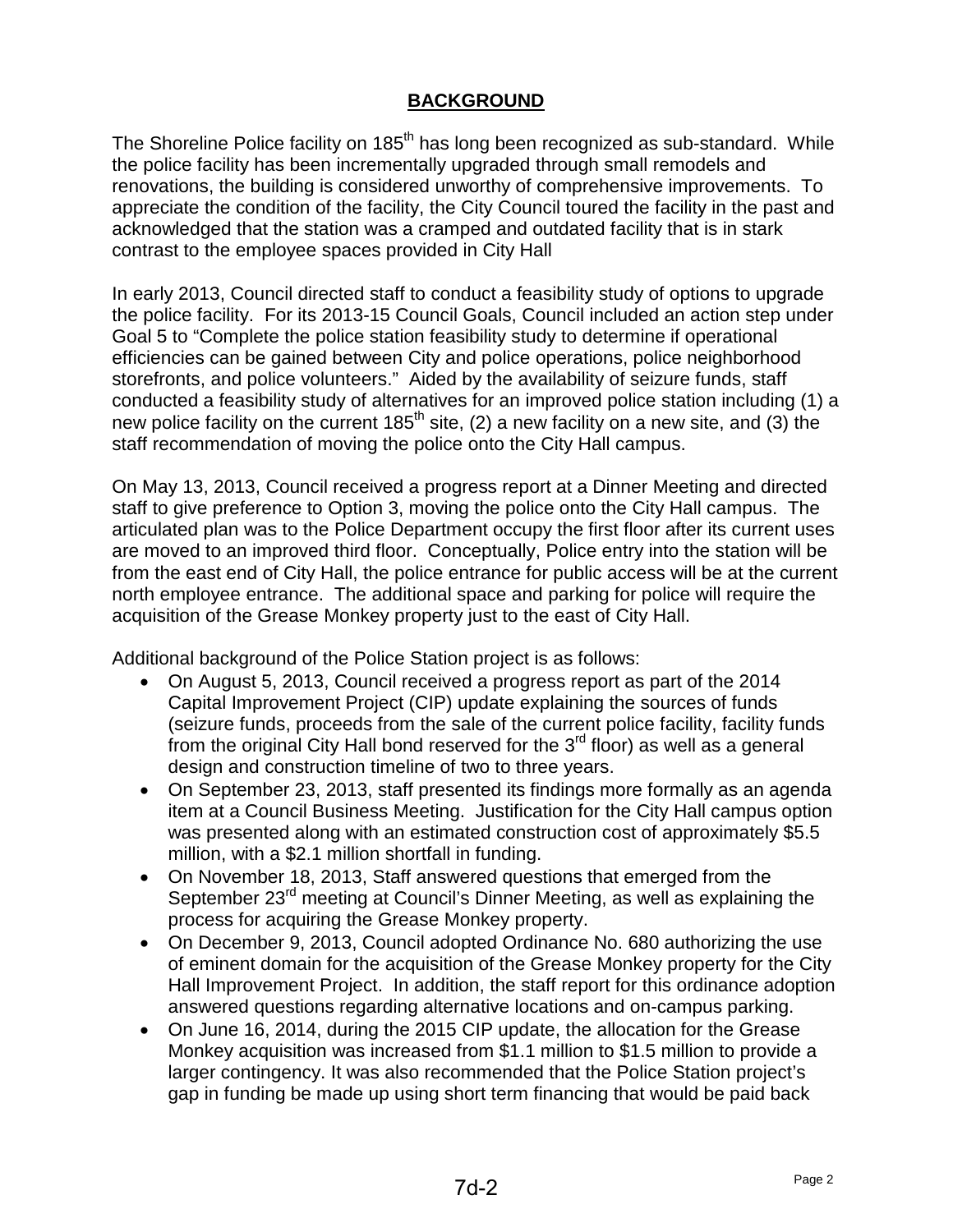with the sale of the police station property and future treasury seizure funds. The total project estimate adopted in the 2015 CIP is \$5.58 million.

## **DISCUSSION**

As noted earlier, following the feasibility study, Council determined that the police station should be incorporated into the City Hall campus and adopted Council Goal 2(9): "Redevelop City capital facilities (…Shoreline Police Station at City Hall) to better meet community needs." Staff decided that it was more prudent and cost effective to seek one design and construction team to do both the 3<sup>rd</sup> floor improvements and the police station on the first floor. Based on this decision, staff wrote, advertised and evaluated responses to Request for Qualifications (RFQ) No. 7867 to secure design and construction management services for the City Hall improvements and Police Station addition.

RFQ No. 7867 was advertised and received eight responses by the deadline of January 27, 2015. A representative staff team scored the applicants and narrowed the eight responses to four firms that were asked to make a presentation of their approach to the team. After the staff team checked references and received answers to clarifying questions, David A. Clark Architects, PLLC, was selected based on their understanding of the project scope and requirements, its previous experience in similar projects and sustainable building design, its expertise of the key personnel, and its ability to meet the project schedule.

### **Project Timeline**

The Police Station project will involve and affect nearly every department in City Hall. After conferring with the City Attorney's Office regarding property acquisition, Public Works Department staff on project management, Planning and Community Development staff on permitting, the City Manager's Office on employee engagement, and DAC on design times, below is the updated timeline for the project:

- 
- Q2 2015 Q2 2016 Complete design and receive permits
- Q1 2016 Q2 2016 Demolish the Grease Monkey building
- 
- Q2 2016 Bid for construction and notice to proceed
- Q3 2016 Q4 2017 Construction
- 
- Q4 2016 Q1 2017 Employees move from first to third floor
- 
- Q4 2017 Police move into City Hall

### **Cost Update**

The project cost has been updated and the current estimate is \$6.72 million, a \$1.14 million increase from what was adopted in the 2015 CIP when the project estimate was \$5.58 million. Included in the updated project cost is an update to the construction cost estimate and contingency. The total construction budget estimate, including the construction contract and contingency, is now \$4.5 million, approximately \$848,000 greater than the estimated cost in the adopted CIP. This is the majority of the \$1.1 million increase. The primary reasons for the cost increase include:

• Project administration and design costs have been updated to include internal engineering and project management staff time, permitting fees, DAC's space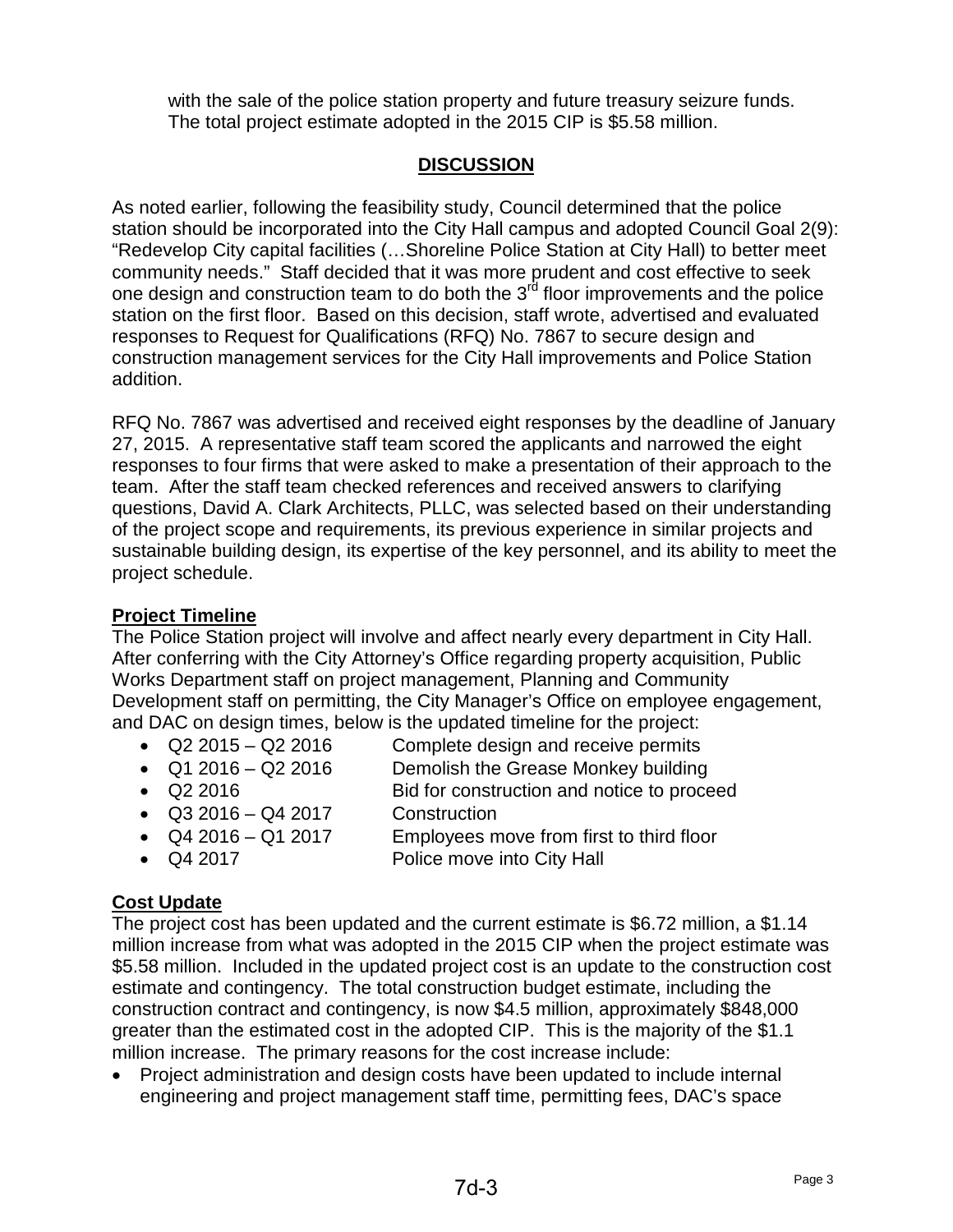planning fee, and other professional and services increasing the cost estimate by \$292,000.

- Public Works staff recommended a change in the construction cost contingency from the 10% used initially to 20%, which added approximately \$350,000 to the updated estimate.
- Higher regional construction costs are reflected in the updated figures, which accounts for the remainder of the increase in the estimate.

The construction contract estimate is now \$3,555,384. Based on this estimate, DAC's fee has been set at \$405,405 (Attachment B). DAC's fee will not change if the construction cost is higher or lower than the estimate; however, should the scope of work change due to unforeseen circumstances or City decision, the fee may be affected.

## **Fund Sources Update**

Current funds available for police facility improvements will come from the following sources:

- Treasury Seizure Funds (Available): The City currently has approximately \$1.8 million in treasury seizure funds which represent Shoreline police force's portion of seized funds from successful convictions in which its personnel contributed.
- Share of Additional Seizure Funds (Estimated): Chief Ledford estimates that in the next year, the City's share of another settled case will be an additional \$700,000.
- Sale of Current Building (Estimated): Staff considers the value of the current police facility to be \$1.1 million. The current police station was assessed at \$1,065,000 in 2013 by the King County Assessor, but due to a change in state law (RCW 84.40.045 and 84.40.175) by the 2013 Legislature, revaluation of government owned parcels was eliminated. However, the property neighboring the police station on the east increased in value by almost 10% in the same period. Given that the King County assessment is typically below market, the excellent location of the police station, and the growth in surrounding values, Staff projects achieving \$1.1 million in sale proceeds within one year of listing the property.
- Residual City Hall Capital Funding (Available): \$600,000 is available in the original City Hall project's General Capital Fund that was designated for 3<sup>rd</sup> floor improvements.

In summary, the \$2,400,000 of available funds is sufficient to cover DAC's fees and to acquire the Grease Monkey site. As for the balance of construction, if all contingencies were needed and the total project cost was indeed \$6.72 million, and assuming that the current police facility is sold for \$1,100,000 and the City receives an additional \$700,000 share of seizure funds, the project will have a \$2.5 million gap in funding to be covered with additional future seizure funds and financing. Staff will be determining how much of the \$2.5 million gap may be funded from increased real estate excise tax collections, short-term financing, and/or future seizure funds during the preparation of the 2016- 2021 CIP.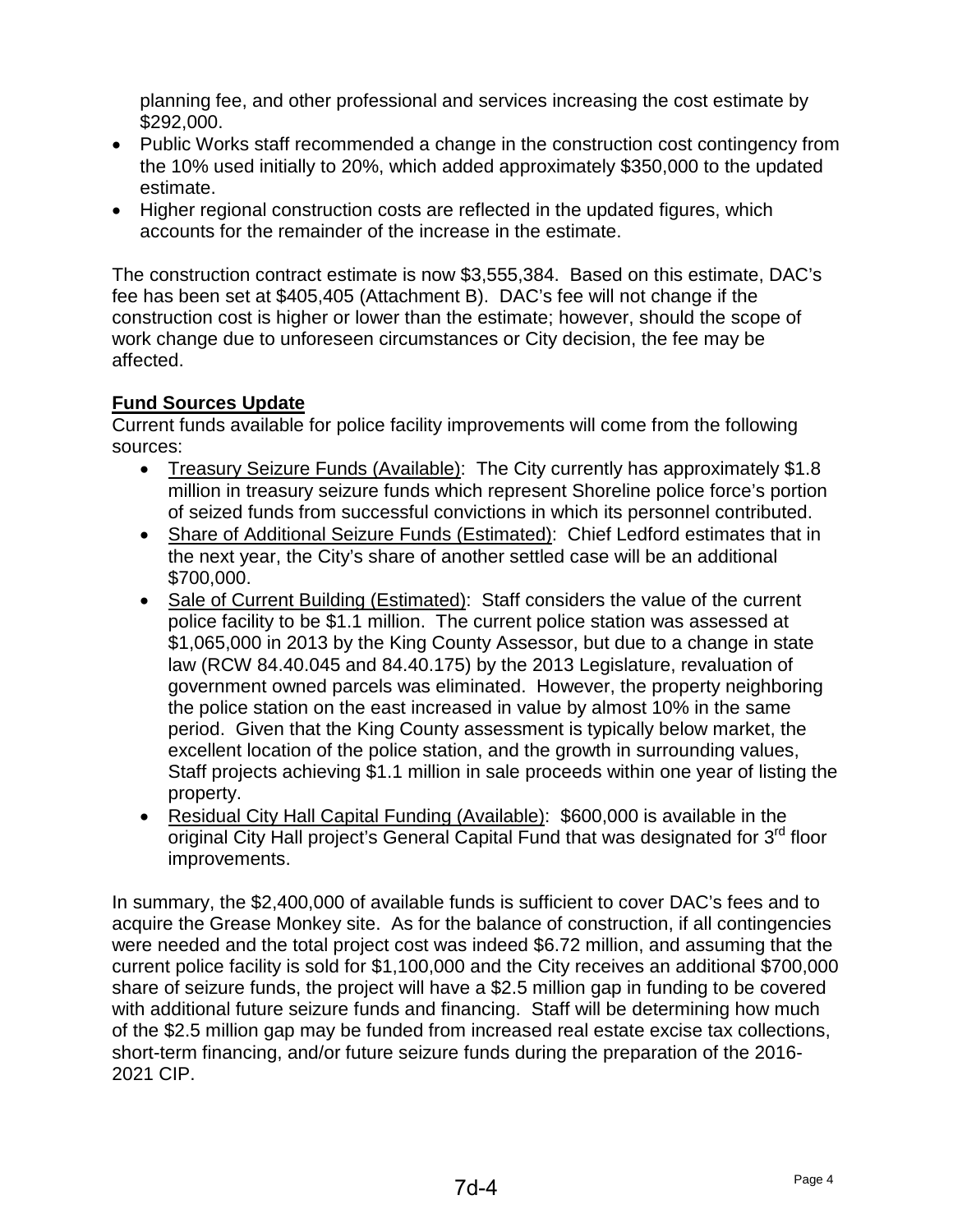### **RESOURCE/FINANCIAL IMPACT**

DAC will provide design and construction oversight services from project commencement through project completion when Police move into the City Hall campus in late 2017, and the fee for services with DAC will be \$405,405. This cost will be paid for out of available project funds. The project budget is as follows:

### **COST**

| Design:                                                                                                                                                                                                                                                                                                                                           |                                                                          |                                                    |
|---------------------------------------------------------------------------------------------------------------------------------------------------------------------------------------------------------------------------------------------------------------------------------------------------------------------------------------------------|--------------------------------------------------------------------------|----------------------------------------------------|
| <b>David A Clark Architects</b><br><b>Staff and other Direct Expenses</b><br>Permitting<br>Other professional services<br>Contingency 20% of design<br><b>Total Design</b>                                                                                                                                                                        | 405,405<br>50,000<br>30,000<br>115,587<br>80,000                         | \$<br>680,992                                      |
| <b>Property Acquisition:</b>                                                                                                                                                                                                                                                                                                                      |                                                                          | 1,500,000<br>\$                                    |
| Construction:<br><b>Construction Contract</b><br><b>Staff and other Direct Expenses</b><br><b>Construction Management/ Inspection</b><br><b>Special Testing/Inspection</b><br><b>Fixtures Furnishings and Equipment</b><br><b>Building Security</b><br><b>Total Construction</b><br>Contingency 20% of Construction:<br><b>Total Project Cost</b> | 3,555,384<br>50,000<br>70,000<br>6,500<br>86,000<br>60,000               | \$3,827,884<br><u>711,077</u><br>\$<br>\$6,719,953 |
|                                                                                                                                                                                                                                                                                                                                                   |                                                                          |                                                    |
| <b>REVENUE</b>                                                                                                                                                                                                                                                                                                                                    |                                                                          |                                                    |
| <b>Treasury Seizure Fund</b><br><b>Estimated Share of Settled Case for Seizure Fund</b><br>Sale of Current Police Station (Est.)<br>General Capital Fund (from City Hall project)<br><b>Project Gap in Funding</b><br><b>Total Revenue</b>                                                                                                        | 1,800,000<br>700,000<br>1,100,000<br>600,000<br>2,519,953<br>\$6,719,953 |                                                    |

### **RECOMMENDATION**

Staff recommends that Council move to authorize the City Manager to execute a contract for professional services running through 2017 with David A. Clark Architects, PLLC, for design and construction management services to complete the build-out of the third floor and addition of a Police Station at City Hall in an amount not to exceed \$405,405.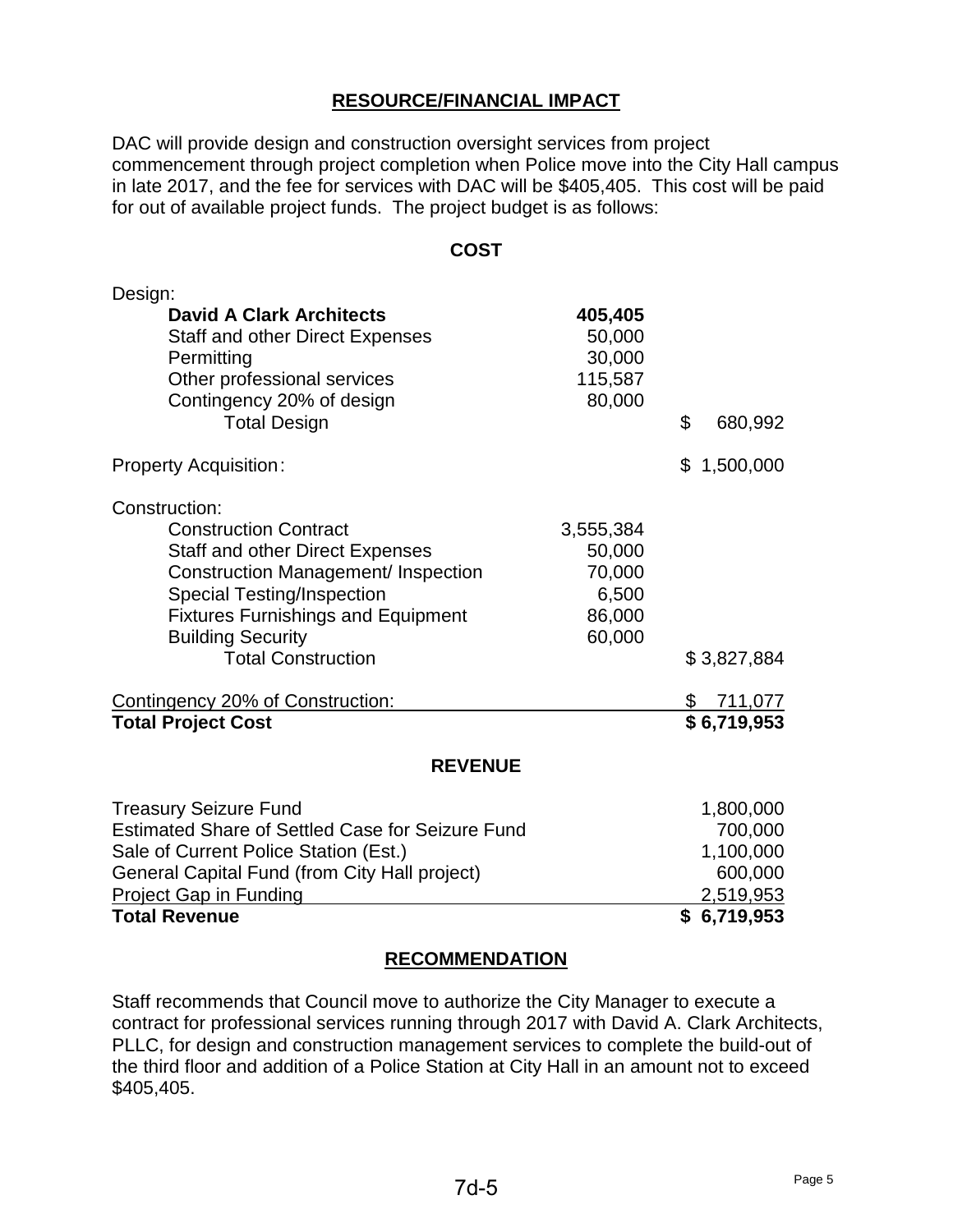## **ATTACHMENTS**

Attachment A: Scope of Services with David A. Clark Architects, PLLC Attachment B: David A. Clark Architects, PLLC Fee Description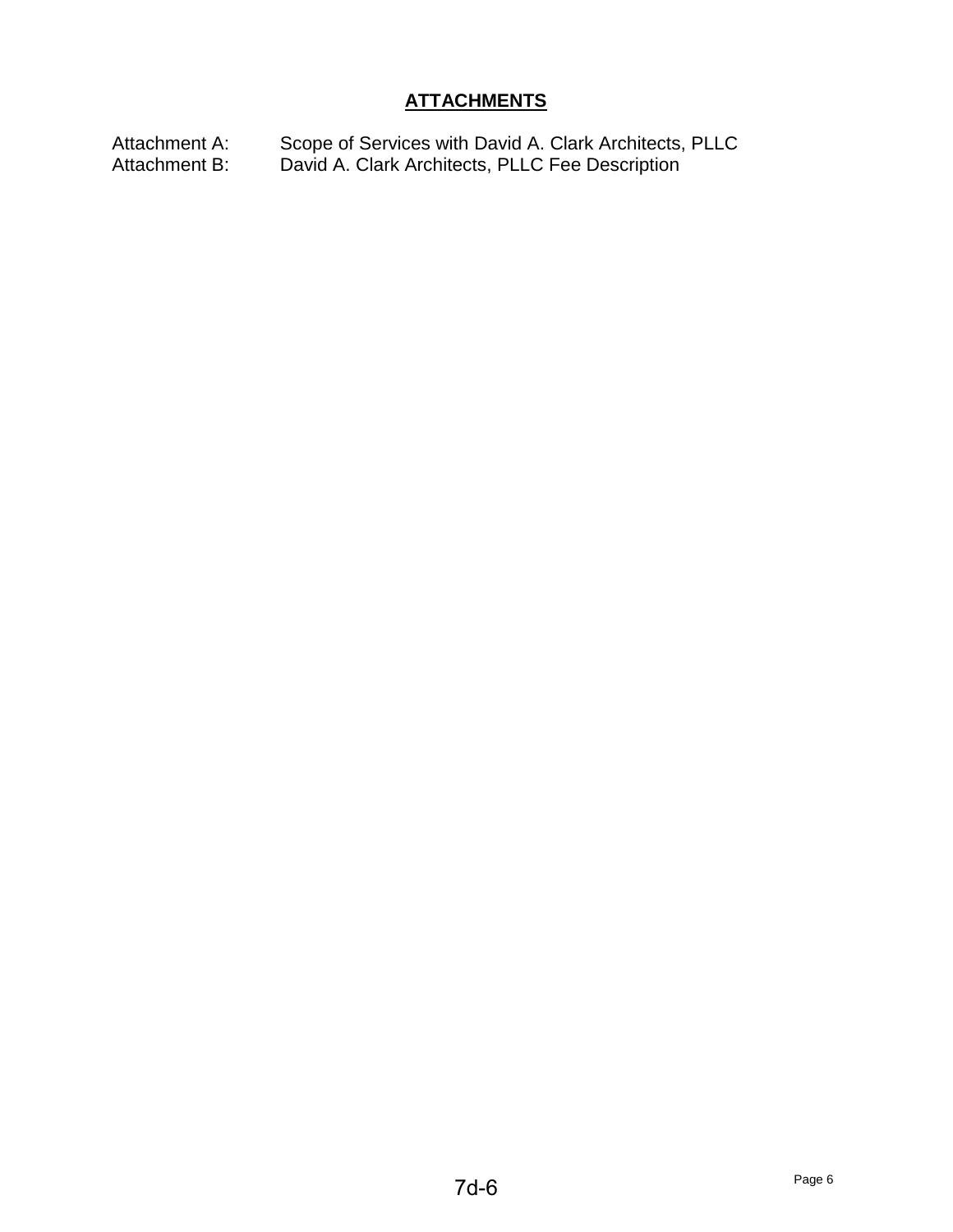### **Scope of Services**

#### **ARTICLE 1 THE SERVICES**

**1.1** General Description: Provide design services for the Shoreline City Hall TI improvements and the Shoreline Police Station Addition at the Shoreline City Hall, 17500 Midvale Ave N, Shoreline WA 98133. The project consists of the Tenant Improvements to the third floor of City Hall, and the Renovation of the existing first floor and addition for a new Police Station as generally indicated on the current Preliminary design scope.

#### **ARTICLE 2 ARCHITECT'S RESPONSIBILITIES**

**2.1** The Architect shall provide the professional services as set forth in the agreement and its attachments.

 **2.2** The Architect shall perform its services consistent with the professional skill and care ordinarily provided by architects practicing in the same or similar locality under the same or similar circumstances. The Architect shall perform its services as expeditiously as is consistent with such professional skill and care and the orderly progress of the Project.

 **2.3** The Architect identifies David Clark, Principal and Mike Jones, Project Architect/Manager, as representatives authorized to act on behalf of the Architect.

 **2.4** The Architect shall procure and maintain a City of Shoreline business license and shall carry and provide proof of insurance of the types and in the amounts described in the contract.

#### **ARTICLE 3 SCOPE OF ARCHITECT'S BASIC SERVICES**

 **3.0** The Architect's Basic Services consist of those described in Article 3 and include usual and customary structural, mechanical, interior design, civil, landscape architecture and electrical engineering services to complete the design work and construction observation.

 **3.0.1** The Architect shall manage the Architect's services and his consultant's services, consult with the Owner, research applicable design criteria, attend Project meetings, communicate with members of the Project team and report progress to the Owner.

 **3.0.2** The Architect shall coordinate its services with those services provided by the Owner and the Owner's consultants.

 **3.0.3** The Architect shall, at appropriate times, contact the governmental authorities required to approve the Construction Documents and the entities providing utility services to the Project. In designing the Project, the Architect shall respond to applicable design requirements imposed by such governmental authorities and coordinate with entities providing utility services to obtain design directive.

 **3.0.4** The Architect shall coordinate the services of the Owner's consultant's, including but not limited to surveyor, Haz-Mat consultant, soils engineer, furniture vendor and shall review the existing drawings, but is not required to do extensive verification of the existing conditions or verify or certify the Owner's consultants reports.

 **3.0.5** The Architect understands this project may be bid in separate packages and the work may be accomplished in phases as appropriate for the work, involving separate permits, bids and construction observation in separate or overlapping time frames.

#### **3.1 LEED CERTIFICATION SERVICES**

**3.1** The Owner has established a goal for the Project to achieve Leadership in Energy and Environmental Design (LEED) Silver under the United States Green Building Council (USGBC) LEED Green Building Rating System.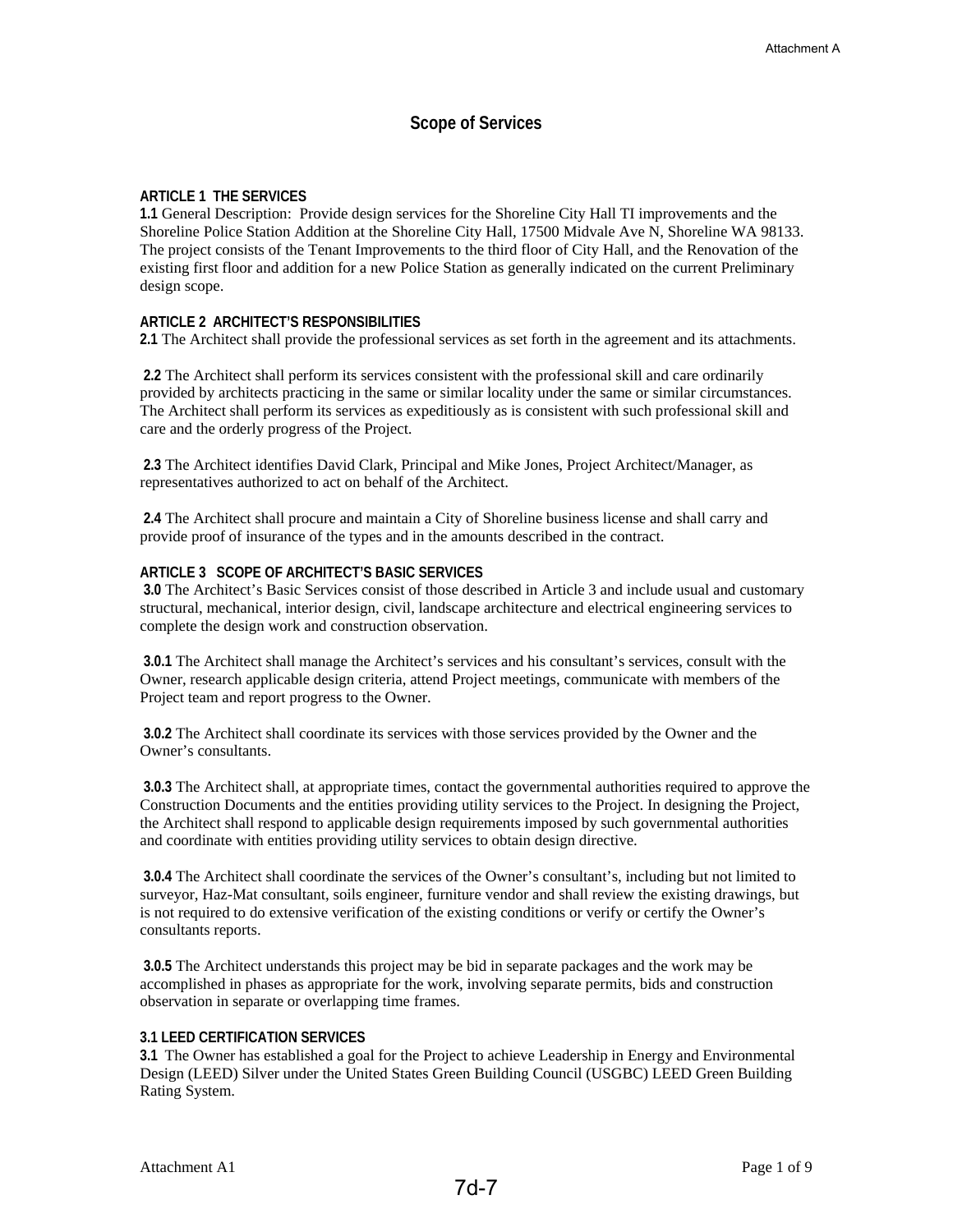**3.1.1** The Architect shall review applicable criteria for achieving the targeted level of LEED Certification identified in Section 3.2 and shall consult with the Owner with regard to such requirements. The Architect shall attend meetings during the Design and Construction Phases, communicate with members of the Project team, and issue progress reports as appropriate to coordinate the LEED Certification process for the Project.

**3.1.2** The Architect shall coordinate the LEED Certification Services provided by the Architect and the Architect's consultants with those services provided by the Owner and the Owner's consultants. The Architect shall be entitled to rely on the accuracy and completeness of services and information furnished by the Owner and the Owner's consultants. The Architect shall provide prompt written notice to the Owner if the Architect becomes aware of any error, omission or inconsistency in such services or information related to the LEED Certification of the Project.

#### **3.1.3 LEED Certification Agreements**

The Architect shall provide the Owner with copies of all agreements required by the Green Building Certification Institute (GBCI) or the USGBC to register the Project and pursue the anticipated LEED Certification. The Owner and Architect will review the agreements, and confirm that the terms of those agreements are acceptable to the Owner, before the Architect performs the LEED Certification Services under this Article. The Owner agrees to execute all documents required by the GBCI or the USGBC to be executed by the Owner, including any documentation required to establish the authority of the Architect as an agent of the Owner for the limited purpose of pursuing LEED Certification.

#### **3.1.4 LEED Workshop**

No later than the conclusion of the Schematic Design Phase, the Architect shall conduct a LEED Workshop with the Owner and, as requested by the Architect, with the Owner, and or the Owner's consultants and the Architect's consultants, during which the attendees will: review the LEED Green Building Rating System; examine LEED credits to be targeted, utilizing the appropriate Green Building Rating System Project Checklist, and identify potential LEED points associated with those credits; examine strategies for implementation of the targeted LEED credits; and discuss the potential impact of the targeted LEED credits on the Project schedule and Owner's program and budget.

#### **3.1.5 LEED Certification Plan**

**3.1.5.1** Following the LEED Workshop, the Architect shall prepare a LEED Certification Plan based on the targeted LEED credits. The LEED Certification Plan shall consist of, at a minimum, the appropriate Green Building Rating System Project Checklist indicating the targeted LEED credits; the Owner's LEED Certification goal; information describing the Owner's, the Owner's consultants', the Contractor's and the Architect's responsibilities for each LEED credit; and a list of the LEED Documentation, as set forth in Section 2.6.2, required from each of them. The Architect shall submit the LEED Certification Plan to the Owner for the Owner's approval.

**3.1.5.1.1** Following the Owner's approval of the LEED Certification Plan, the Architect shall provide the services specifically identified as the responsibility of the Architect in the LEED Certification Plan and any approved changes to the LEED Certification Plan. If the LEED Certification Plan requires the Architect to provide services necessitated by a change in the Initial Information, previous instructions or approvals given by the Owner, or a material change in the Project, those services shall be provided pursuant to Section 3.3.

**3.1.5.2** Subject to Section 3.1 or Section 3.2, the Architect shall make adjustments to the LEED Certification Plan, as the design and construction of the Project progresses, to reflect any changes approved by the Owner.

#### **3.1.6 Project Registration and Submission of LEED Documentation to the GBCI**

**3.1.6.1** The Architect, as agent for the Owner, shall register the Project with the GBCI. Registration fees and any other fees charged by the GBCI, shall be paid by the Owner.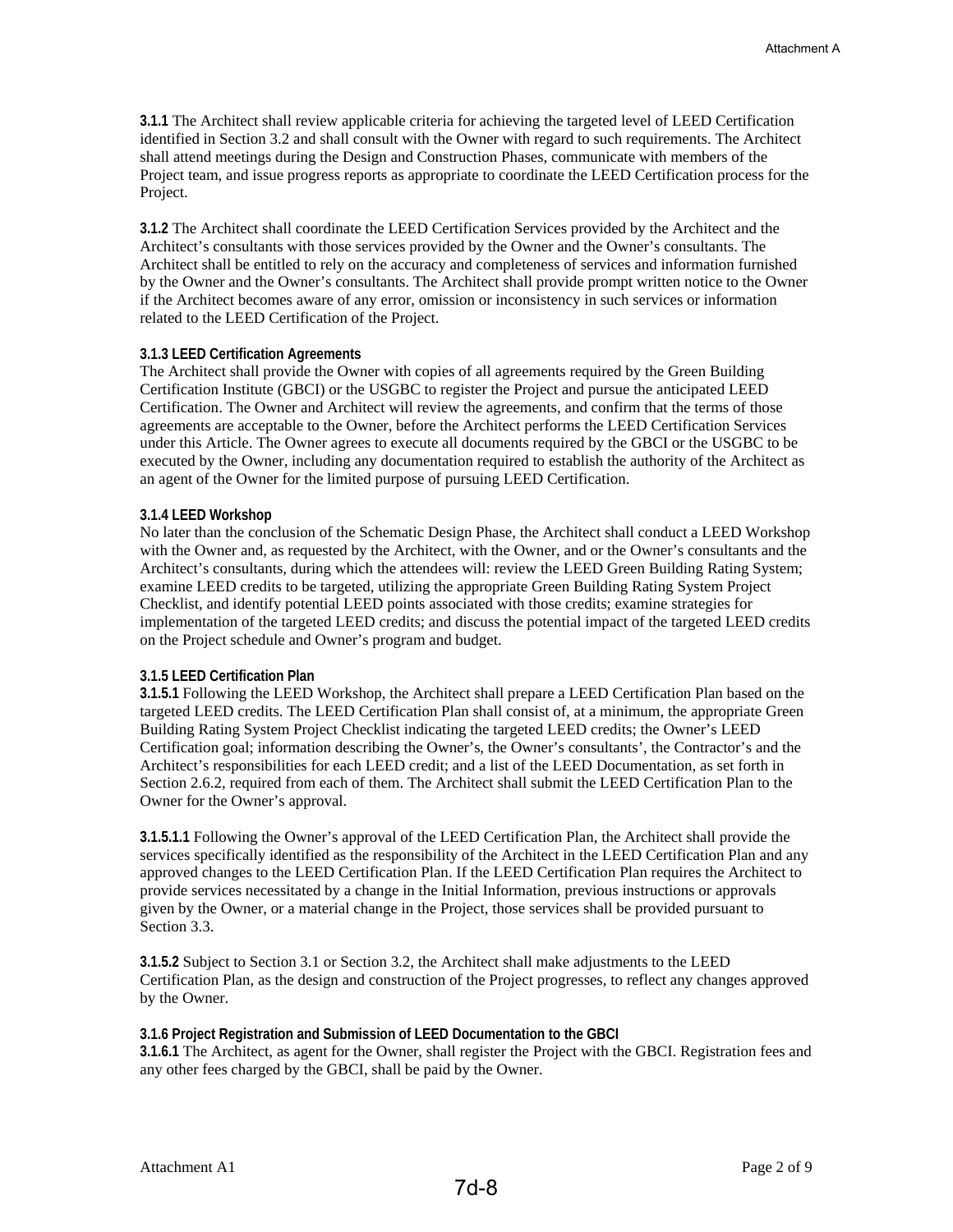**3.1.6.2** The Architect shall collect documentation, calculations and submittals necessary to meet the LEED Certification requirements (LEED Documentation) from the Owner, the Owner's consultants and the Contractor, and organize and manage the LEED Documentation as necessary for the LEED Certification process.

**3.1.6.3** If requested, the Architect shall prepare and file necessary documentation with the GBCI to appeal a ruling or other interpretation denying a minimum program requirement, prerequisite, or credit or point necessary to achieve the LEED Certification.

**3.1.6.4** The Architect shall prepare and submit the LEED Certification Application for the Project to the GBCI, including any required supporting documentation, in accordance with the LEED Certification Plan.

**3.1.6.5** The Architect shall prepare responses to, and submit additional documentation required by, comments or questions received from the GBCI.

**3.1.6.6** Any certification, declaration or affirmation the Architect makes to the GBCI shall not constitute a warranty or guarantee to the Owner or the Owner's contractors or consultants.

#### **3.2 PRELIMINARY DESIGN PHASE SERVICES**

 **3.2.1** The Architect shall prepare Preliminary design and Design Documents for the Owner's approval for each phase of the work.

 **3.2.2** The Architect shall update the estimate of the Cost of the Work at each phase for each portion of the project.

 **3.2.3** The Architect shall submit the Design documents to the Owner and make revisions and alternate designs as requested.

**3.2.4** The Architect shall participate with the steering committee on a weekly or as-needed basis and review and validate the city space standards, space relationships, and other needs as appropriate.

**3.2.5** The Architect shall work with the steering committee to interview staff and others as requested in order to understand the functions of the various departments, work and storage needs and relationships that may affect the design.

**3.2.6** The Architect shall work with the steering committee to create the design portion of the work, creating alternatives and completing the task until accepted by the steering committee and the various departments.

**3.2.7** The Architect shall make presentations as requested to staff and council.

**3.2.8** Refer to Table A for deliverable submittals for each phase.

#### **DESIGN DEVELOPMENT PHASE SERVICES**

 **3.3.1** The Architect shall prepare Preliminary design and Design Documents for the Owner's approval for each phase of the work.

 **3.3.2** The Architect shall update the estimate of the Cost of the Work at each phase for each portion of the project.

 **3.3.3** The Architect shall submit the Design documents to the Owner and make revisions and alternate designs as requested.

**3.3.4** The Architect shall participate with the steering committee on a weekly or as-needed basis and review and validate the city space standards, space relationships, and other needs as appropriate.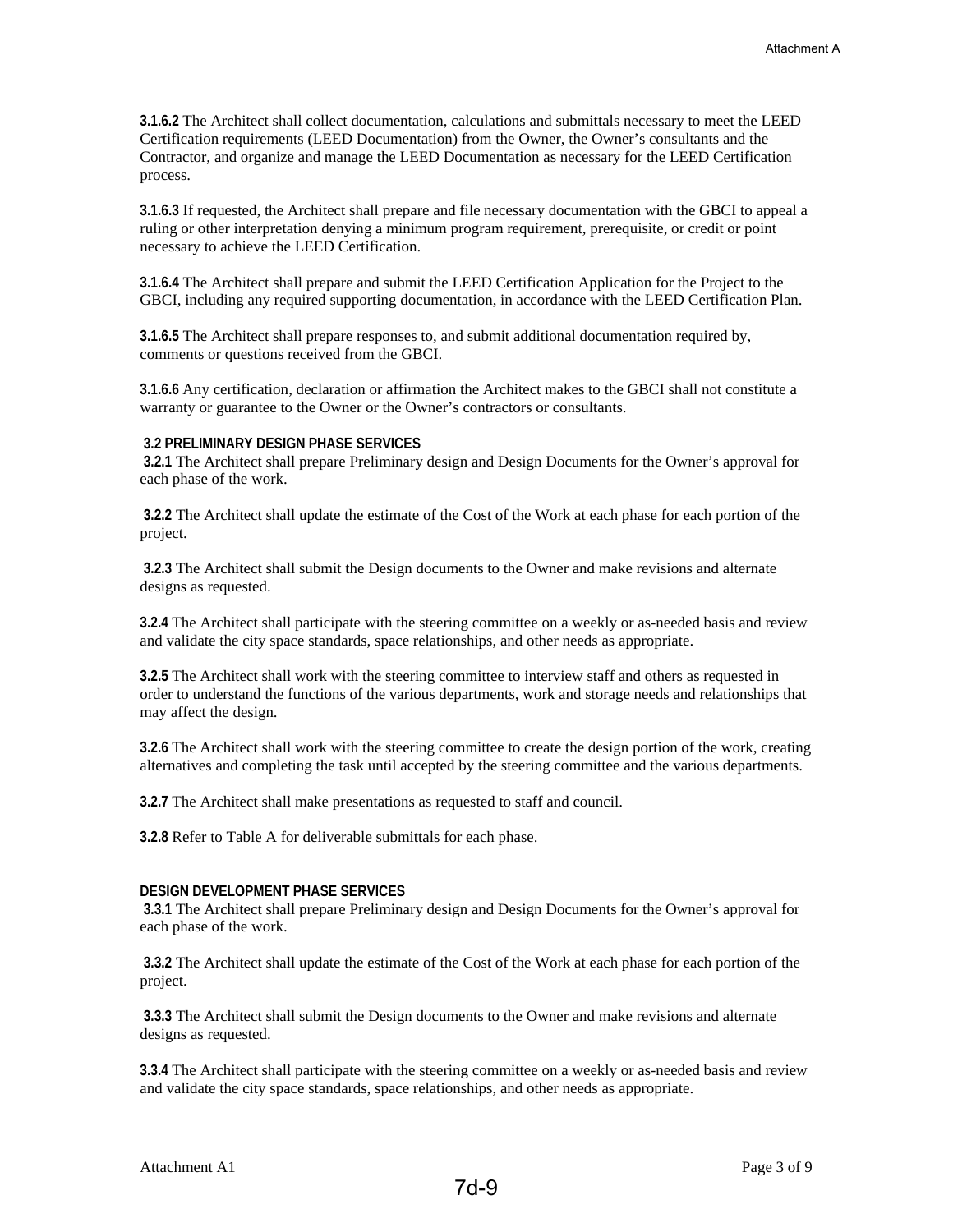**3.3.5** The Architect shall work with the steering committee to interview staff and others as requested in order to understand the functions of the various departments, work and storage needs and relationships that may affect the design.

**3.3.6** The Architect shall work with the steering committee to create the design portion of the work, creating alternatives and completing the task until accepted by the steering committee and the various departments.

**3.3.7** The Architect shall make presentations as requested to staff and council.

**3.3.8** Refer to Table A for deliverable submittals for each phase.

**3.3.9** As part of preliminary/alternative design process, architect shall arrange/coordinate site visits to two or more Permit Centers/Clerk's Offices/Police Stations with committee members to view current best practice in furniture/office/process layouts.

#### **3.4 CONSTRUCTION DOCUMENTS PHASE SERVICES**

 **3.4.1** The Architect shall prepare Construction Documents for the Owner's approval. The Construction Documents shall illustrate and describe the further development of the approved Design Development Documents and shall consist of Drawings and Specifications setting forth in detail the quality levels of materials and systems and other requirements for the construction of the Work. The Architect shall make submittals for the client's review at 30%, 60% and 99% and shall make adjustments to the plans and specifications as requested, allowing for proper review time by the Owner.

 **3.4.2** The Architect shall incorporate into the Construction Documents the permitting requirements of the governmental authorities having jurisdiction over the Project.

 **3.4.3** During the development of the Construction Documents, the Architect shall prepare bidding documents for city review and approval.

 **3.4.4** The Architect shall update the estimate for the Cost of the Work for the client's review at 30%, 60% and 99% and shall advise the Owner of any adjustments to the estimate of the Cost of the Work.

 **3.4.5** The Architect shall submit the required city permits for the project, create applications and documentation as required, including responding to questions and making alterations as required.

**3.4.6** The Architect shall design the police station addition as an essential facility.

**3.4.7** The Architect shall make presentations as requested to the public, staff and/or council.

**3.4.8.** The Architect shall participate in a Peer review or Constructability review as requested by the Owner.

### **3.5 BIDDING PHASE SERVICES**

#### **3.5.1 GENERAL**

The Architect shall assist the Owner in (1) obtaining competitive bids; (2) confirming responsiveness of bids or proposals; (3) determining the successful bid, if any; and, (4) preparing contracts for construction.

#### **3.5.2 COMPETITIVE PUBLIC BIDDING**

 **3.5.2.1** Bidding Documents shall consist of bidding requirements and proposed Contract Documents.

**3.5.2.2** The Architect shall assist the Owner in bidding the Project.

**3.5.2.3** The Architect shall consider requests for substitutions, if the Bidding Documents permit substitutions, and shall prepare and distribute addenda identifying approved substitutions to all prospective bidders.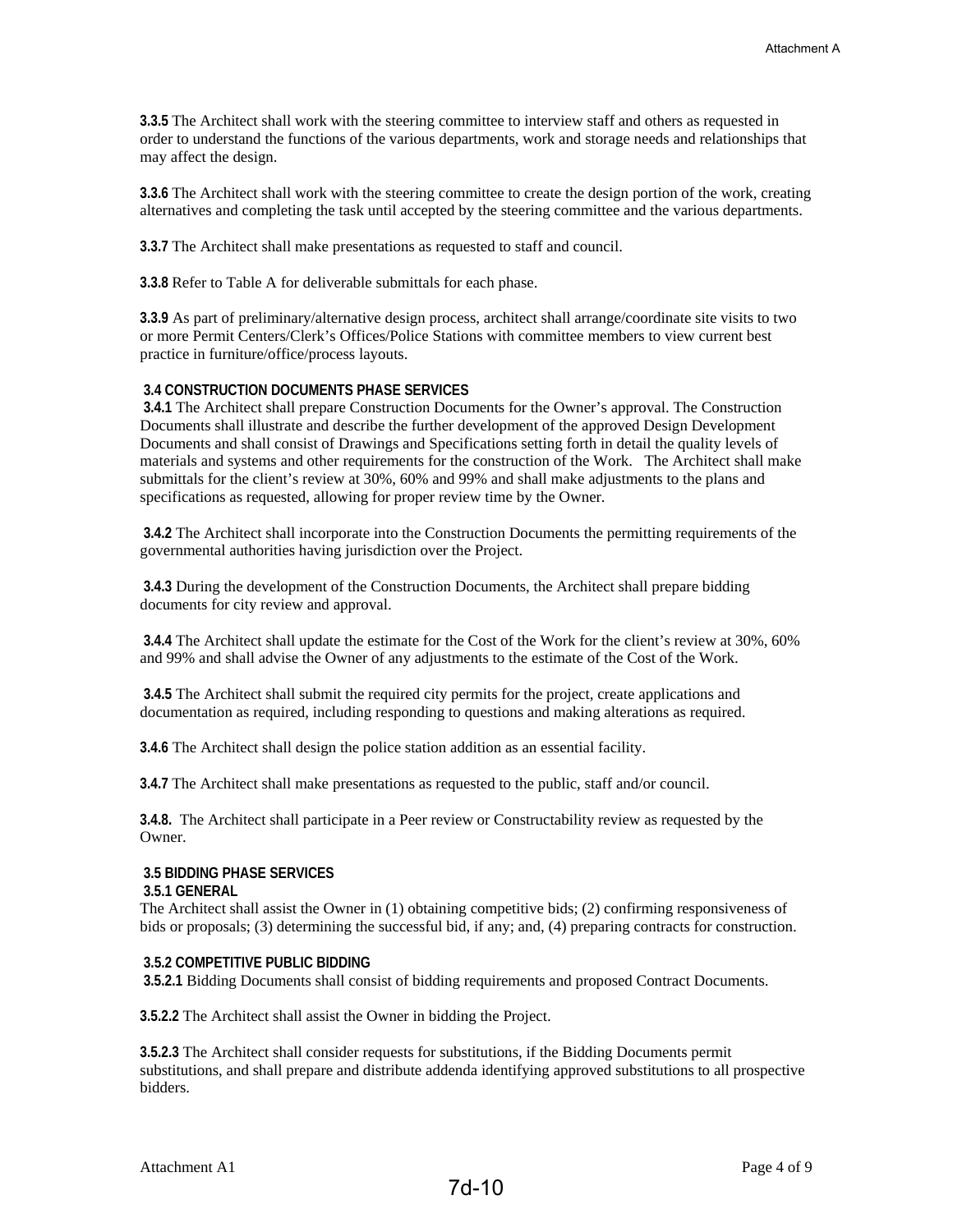**3.5.2.4** The Architect shall hold a pre-bid conference with bidders for each phase of the project.

**3.5.2.5** The Architect shall review the bids and the bidders.

#### **3.6 CONSTRUCTION PHASE SERVICES**

#### **3.6.1 GENERAL**

 **3.6.1.1** The Architect shall provide administration of the Contract between the Owner and the Contractor as set forth below and in AIA Document A201, General Conditions of the Contract for Construction.

 **3.6.1.2** The Architect shall advise and consult with the Owner during the Construction Phase Services. The Architect shall have authority to act on behalf of the Owner only to the extent provided in this Agreement.

**3.6.1.3** The Contractor only, not the Owner or the Architect, shall have control over or responsibility for the construction means, methods, techniques, sequences or procedures, or for safety precautions and programs in connection with the Work.

 **3.6.1.4** The Architect shall write notice of award and notice to proceed.

#### **3.6.2 EVALUATIONS OF THE WORK**

 **3.6.2.1** The Architect shall visit the site once per week during active construction activity to become generally familiar with the progress and quality of the portion of the Work completed, and to determine, in general, if the Work observed is being performed in a manner indicating that the Work, when fully completed, will be in accordance with the Contract Documents. On the basis of the site visits, the Architect shall keep the Owner informed about the progress and quality of the portion of the Work completed, and report to the Owner (1) known deviations from the Contract Documents and from the most recent construction schedule submitted by the Contractor, and (2) defects and deficiencies observed in the Work.

 **3.6.2.2** The Architect or the Owner has the authority to reject Work that does not conform to the Contract Documents. Whenever the Architect or the Owner considers it necessary or advisable, the Architect or the Owner shall have the authority to require inspection or testing of the Work in accordance with the provisions of the Contract Documents, whether or not such Work is fabricated, installed or completed.

 **3.6.2.3** The Architect shall interpret and decide matters concerning performance under, and requirements of, the Contract Documents on written request of either the Owner or Contractor. The Architect's response to such requests shall be made in good faith and in writing within any time limits agreed upon or otherwise with reasonable promptness.

 **3.6.2.4** Interpretations and decisions of the Architect shall be consistent with the intent of and reasonably inferable from the Contract Documents and shall be in writing or in the form of drawings. When making such interpretations and decisions, the Architect shall endeavor to secure faithful performance by both Owner and Contractor, shall not show partiality to either.

#### **3.6.3 CERTIFICATES FOR PAYMENT TO CONTRACTOR**

 **3.6.3.1** The Architect shall review and certify the amounts due the Contractor and shall issue certificates in such amounts. The Architect's certification for payment shall constitute a representation to the Owner, based on the Architect's evaluation of the Work and on the data comprising the Contractor's Application for Payment, that, to the best of the Architect's knowledge, information and belief, the Work has progressed to the point indicated and that the quality of the Work is in accordance with the Contract Documents.

 **3.6.3.2** The Architect shall maintain a record of the Applications and Certificates for Payment.

#### **3.6.4 SUBMITTALS**

 **3.6.4.1** The Architect shall review the Contractor's submittals with reasonable promptness while allowing sufficient time in the Architect's professional judgment to permit adequate review.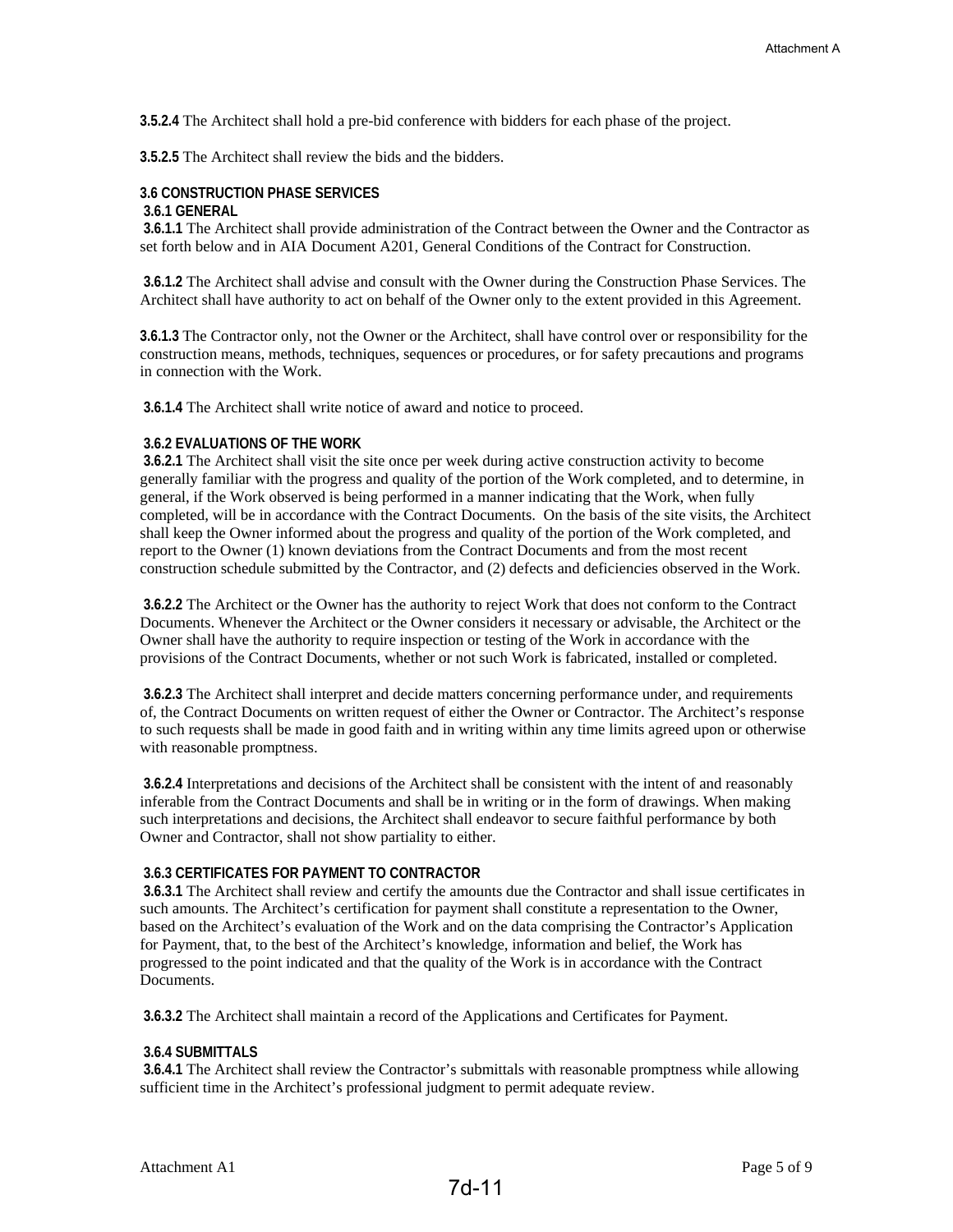**3.6.4.2** The Architect shall review and approve or take other appropriate action upon the Contractor's submittals such as Shop Drawings, Product Data and Samples, for the purpose of checking for conformance with information given and the design concept expressed in the Contract Documents. Accuracy and completeness of dimensions and quantities on the shop drawings are the Contractor's responsibility.

 **3.6.4.3** If the Contract Documents specifically require the Contractor to provide professional design services or certifications by a design professional related to systems, materials or equipment, the Architect shall specify the appropriate performance and design criteria that such services must satisfy. The Architect shall review shop drawings and other submittals related to the Work designed or certified by the design professional retained by the Contractor that bear such professional's seal and signature when submitted to the Architect. The Architect shall be entitled to rely upon the adequacy, accuracy and completeness of the services, certifications and approvals performed or provided by such design professionals.

 **3.6.4.4** The Architect shall review and respond to requests for information about the Contract Documents. The Architect's response to such requests shall be made in writing within any time limits agreed upon, or otherwise with reasonable promptness. If appropriate, the Architect shall prepare and issue supplemental Drawings and Specifications in response to requests for information.

 **3.6.4.5** The Architect shall maintain a record of submittals and copies of submittals supplied by the Contractor in accordance with the requirements of the Contract Documents.

#### **3.6.5 CHANGES IN THE WORK**

 **3.6.5.1** The Architect may authorize minor changes in the Work that are consistent with the intent of the Contract Documents and do not involve an adjustment in the Contract Sum or an extension of the Contract Time. The Architect shall prepare Change Orders and Construction Change Directives for the Owner's approval and execution in accordance with the Contract Documents.

 **3.6.5.2** The Architect shall maintain records relative to changes in the Work.

#### **3.6.6 PROJECT COMPLETION**

 **3.6.6.1** The Architect shall conduct inspections to determine the date or dates of Substantial Completion and the date of final completion; issue Certificates of Substantial Completion; receive from the Contractor and forward to the Owner, for the Owner's review and records, written warranties and related documents required by the Contract Documents and assembled by the Contractor; and issue a final Certificate for Payment based upon a final inspection indicating the Work complies with the requirements of the Contract Documents.

 **3.6.6.2** The Architect's inspections shall be conducted with the Owner to check conformance of the Work with the requirements of the Contract Documents and to verify the accuracy and completeness of the list submitted by the Contractor of Work to be completed or corrected.

 **3.6.6.3** When the Work is found to be substantially complete, the Architect shall inform the Owner about the balance of the Contract Sum remaining to be paid the Contractor, including the amount to be retained from the Contract Sum, if any, for final completion or correction of the Work.

 **3.6.6.4** The Architect shall forward to the Owner any documentation required of the Contractor under the Contract Documents.

 **3.6.6.5** Upon request of the Owner, and prior to the expiration of one year from the date of Substantial Completion, the Architect shall, without additional compensation, conduct a meeting with the Owner to review the facility operations and performance.

#### **3.6.7 LEED Certification Services during Construction**

**3.6.7.1** The Architect shall review properly prepared, timely requests by the Contractor for additional information about the Contract Documents, related to LEED Certification, that include a detailed written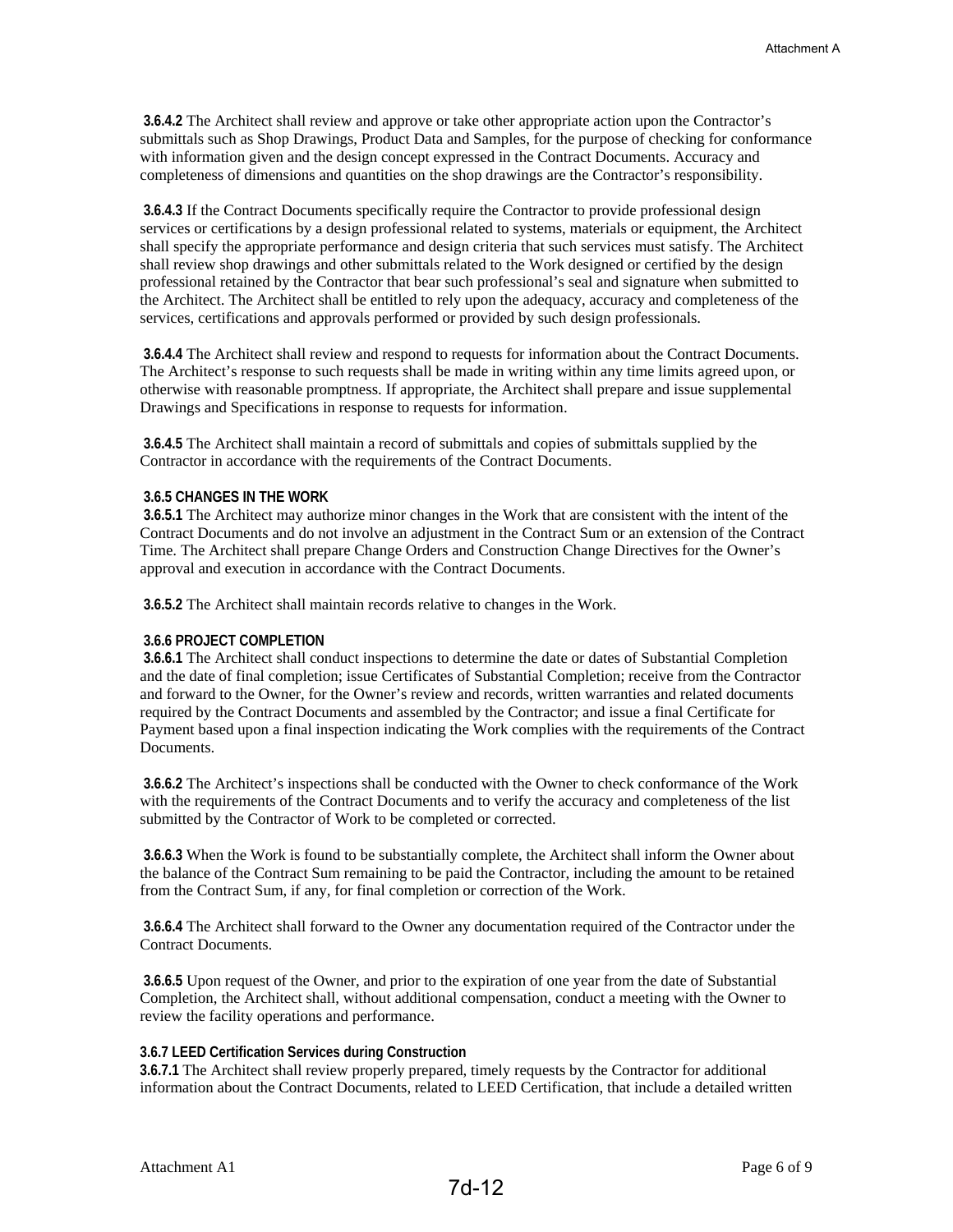statement indicating the specific Drawings or Specifications in need of clarification and the nature of the clarification requested.

**3.6.7..2** The Architect shall prepare supplemental Drawings, Specifications and other information in response to requests for information by the Contractor related to LEED Certification.

**3.6.7.3** The Architect, as a representative of the Owner, shall visit the site at intervals appropriate to the stage of construction, or as otherwise required in Section 3.1.4, to become generally familiar with and to keep the Owner informed about the progress of the portions of the Work related to LEED Certification. However, the Architect shall not be required to make exhaustive or continuous on-site inspections to check the quality or quantity of the Work. The Architect shall not have control over, charge of, or be responsible for, the construction means, methods, techniques, sequences or procedures, or for safety precautions and programs in connection with the Work.

**3.6.7.4** The Architect shall review and approve or take other appropriate action upon the Contractor's submittals such as Shop Drawings, Product Data and Samples for the limited purpose of checking for conformance with applicable LEED credit requirements. The Architect's action shall be taken with such reasonable promptness as to cause no delay in the Work or in the activities of the Owner, Owner's consultants or Contractor, while allowing sufficient time in the Architect's professional judgment to permit adequate review. Review of such submittals is not for the purpose of determining the accuracy and completeness of other information such as dimensions, quantities, and installation or performance of equipment or systems, which are the Contractor's responsibility. The Architect's review shall not constitute approval of safety precautions or, unless otherwise specifically stated by the Architect, of any construction means, methods, techniques, sequences or procedures. The Architect's approval of a specific item shall not indicate approval of an assembly of which the item is a component.

**3.6.7.5** The Architect shall review properly prepared, timely requests by the Owner, Owner's consultants or Contractor for changes in the Work related to LEED Certification. A properly prepared request for a change in the Work shall be accompanied by sufficient supporting data and information to permit the Architect to make a reasonable determination, without extensive investigation or preparation of additional drawings or specifications, whether the requested changes in the Work are materially different from the requirements of the LEED Certification Plan.

**3.6.7.6** If the Architect determines that implementation of a requested change in the Work would result in a material effect on LEED Certification, the Architect shall notify the Owner, who may authorize further investigation of such change. Based upon the Architect's investigation and information furnished by the Contractor, if any, the Architect shall make recommendations to the Owner regarding the implementation of the requested changes.

#### **ARTICLE 4 OWNER'S RESPONSIBILITIES**

**4.1** The Owner shall establish and periodically update the Owner's budget for the Project, including (1) the budget for the Cost of the Work as defined in Section 5.1; (2) the Owner's other costs; and, (3) reasonable contingencies related to all of these costs. If the Owner significantly increases or decreases the Owner's budget for the Cost of the Work, the Owner shall notify the Architect. The Owner and the Architect shall thereafter agree to a corresponding change in the Project's scope and quality.

**4.2** The Owner shall furnish surveys to describe physical characteristics, legal limitations and utility locations for the site of the Project, and a written legal description of the site. The surveys and legal information shall include, as applicable, grades and lines of streets, alleys, pavements and adjoining property and structures; designated wetlands; adjacent drainage; rights-of-way, restrictions, easements, encroachments, zoning, deed restrictions, boundaries and contours of the site; locations, dimensions and necessary data with respect to existing buildings, other improvements and trees; and information concerning available utility services and lines, both public and private, above and below grade, including inverts and depths. All the information on the survey shall be referenced to a Project benchmark.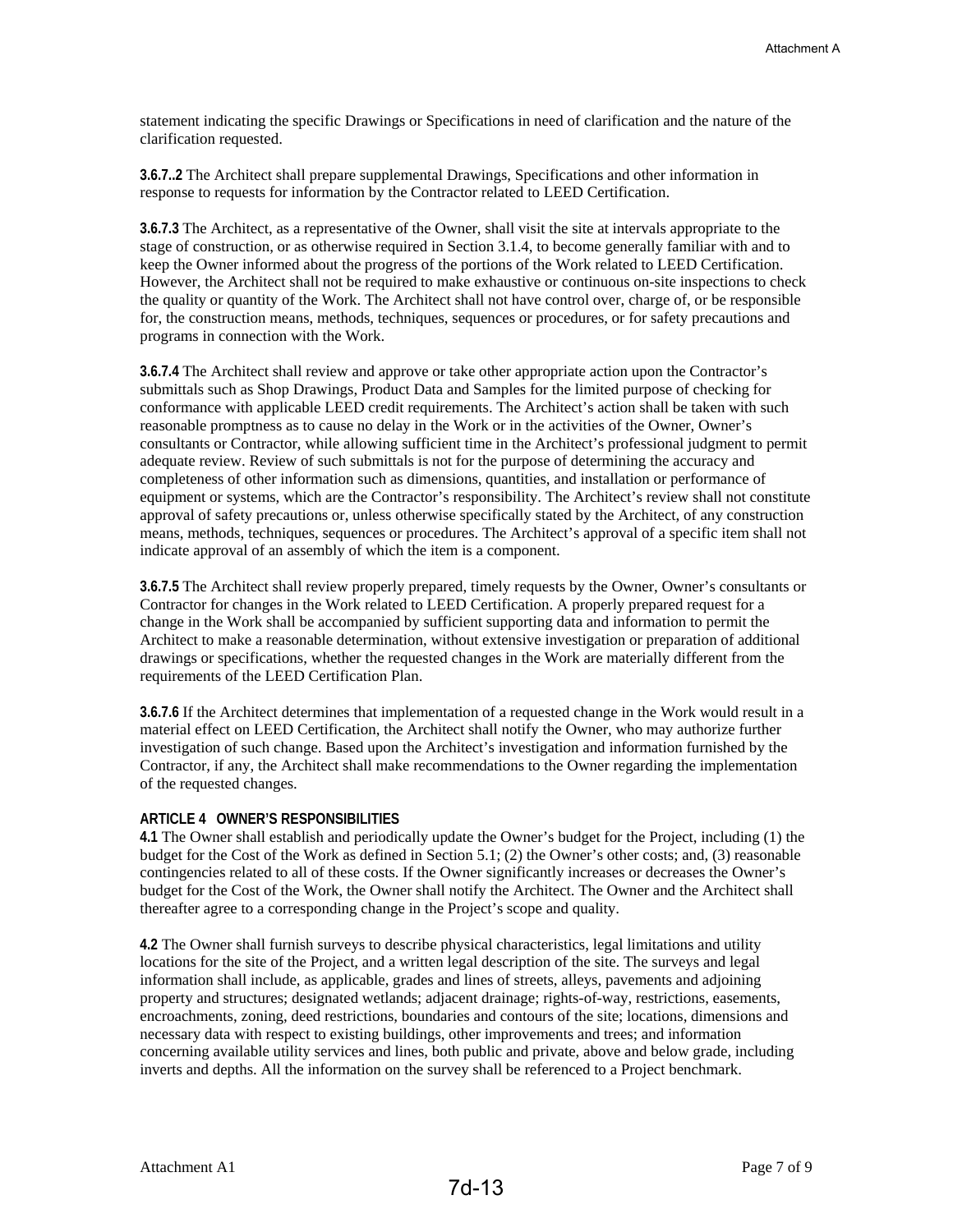**4.3** The Owner shall furnish services of geotechnical engineers, which may include but are not limited to test borings, test pits, determinations of soil bearing values, percolation tests, evaluations of hazardous materials, seismic evaluation, ground corrosion tests and resistivity tests, including necessary operations for anticipating subsoil conditions, with written reports and appropriate recommendations.

**4.4** The Owner shall furnish tests, inspections and reports required by law or the Contract Documents, such as structural, mechanical, and chemical tests, tests for air and water pollution, and tests for hazardous materials.

**4.5** Except as otherwise provided in this Agreement, or when direct communications have been specially authorized, the Owner shall endeavor to communicate with the Contractor and the Architect's consultants through the Architect about matters arising out of or relating to the Contract Documents. The Owner shall promptly notify the Architect of any direct communications that may affect the Architect's services.

**4.6** Before executing the Contract for Construction, the Owner shall coordinate the Architect's duties and responsibilities set forth in the Contract for Construction with the Architect's services set forth in this Agreement. The Owner shall provide the Architect a copy of the executed agreement between the Owner and Contractor, including the General Conditions of the Contract for Construction.

**4.7** The Owner shall provide the Architect access to the Project site prior to commencement of the Work and shall obligate the Contractor to provide the Architect access to the Work wherever it is in preparation or progress.

**4.8** The Owner shall furnish a program setting forth the Owner's objectives, schedule, constraints and criteria, including system requirements and relationships, special equipment and site requirements.

**4.9** The Owner shall provide to the Architect any information requested by the Architect that is relevant and necessary for achievement of LEED Certification, including design drawings; construction documents; record drawings; shop drawings and other submittals; operation and maintenance manuals; master plans; building operation costs; building operation budgets; pertinent records relative to historical building data, building equipment and furnishings; and repair records.

**4.10** The Owner shall provide access to the Project site prior to commencement of the Work and shall obligate the Contractor to provide the Architect access to the Work wherever it is in preparation or progress as necessary for the Architect to provide the LEED Certification Services.

**4.11** The Owner shall furnish the services of design consultants, testing agencies, and contractors necessary to allow the Architect to provide the LEED Certification Services.

**4.12** Based on the Owner's approval of the LEED Certification Plan and any approved changes to the LEED Certification Plan, the Owner shall perform those items identified as the responsibility of the Owner in the LEED Certification Plan or as otherwise required by the Contract Documents. The Owner shall require that each of its contractors and consultants perform the consultant's or contractor's services in accordance with the LEED Certification Plan.

**4.13** The Owner shall comply with the requirements of the USGBC or the GBCI as they relate to the Project both during construction and after completion of the Project.

**4.14** The Owner shall be responsible for preparing, filing, and prosecuting appeals to the GBCI, or taking any other action determined by the Owner to be necessary or desirable, arising from the revocation or reduction of an awarded LEED Certification.

**4.15** The Owner shall provide an independent commissioning agent for the Project.

**4.16** The Owner shall advise the Architect of any proposed changes to the Project which may affect the LEED Certification Plan.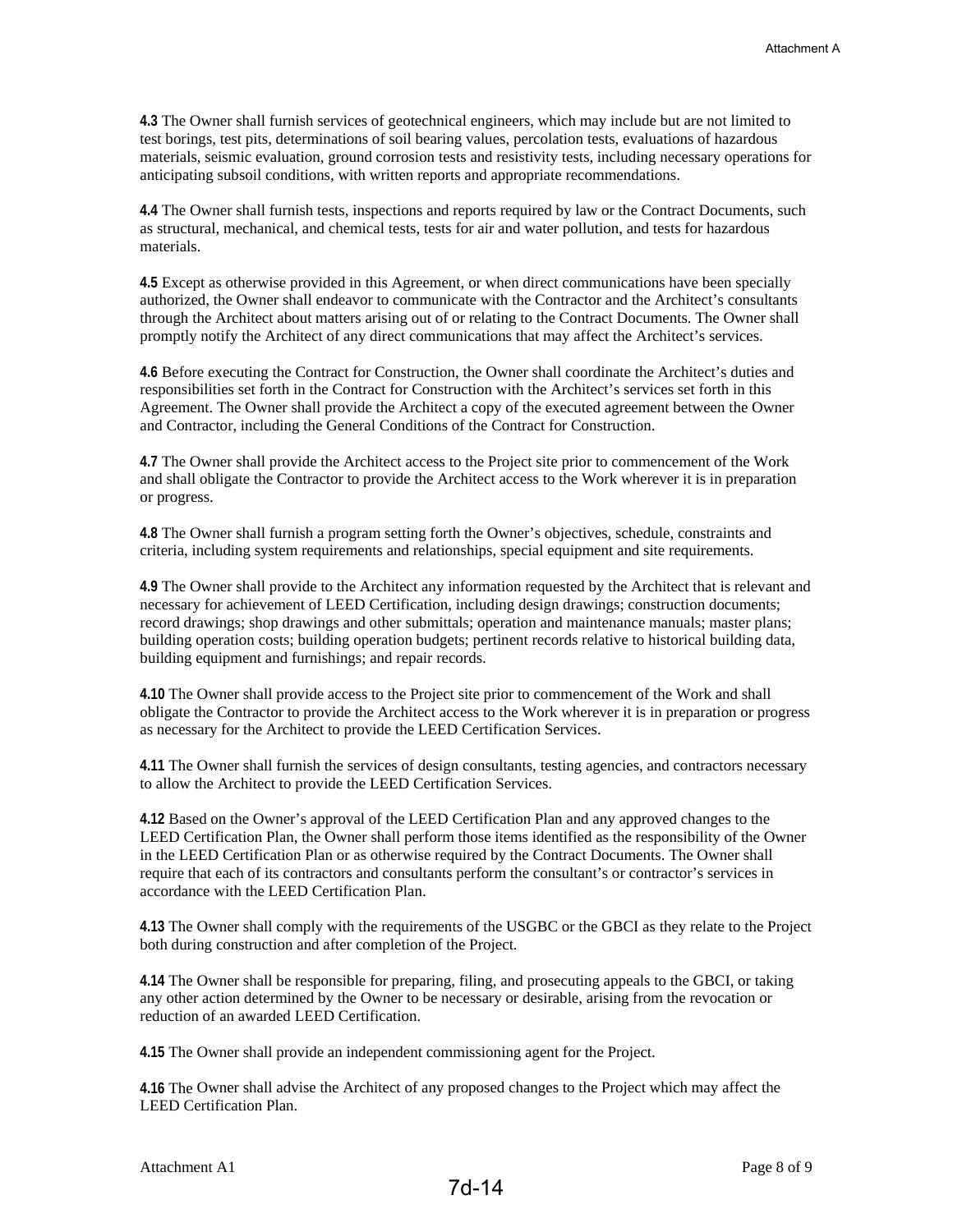#### **ARTICLE 5 COST OF THE WORK**

 **5.1** The Cost of the Work shall be the total cost to the Owner to construct all elements of the Project designed or specified by the Architect and shall include contractors' general conditions costs, overhead and profit.

 **5.2** The Owner's budget for the Cost of the Work is provided in Initial Information, and may be adjusted throughout the Project. Evaluations of the Owner's budget for the Cost of the Work, the preliminary estimate of the Cost of the Work and updated estimates of the Cost of the Work prepared by the Architect, represent the Architect's judgment as a design professional. The Architect nor the Owner has control over the cost of labor, materials, equipment or market conditions.

#### **ARTICLE 6 WORK NOT INCLUDED**

**6.1** The following is a list of items not included in this contract as the Architect's responsibilities:

- 1. Soils engineering. This will be accomplished by the City's geotechnical consultant. The Architect will coordinate.
- 2. Hazardous materials survey: This will be accomplished by the City's consultant, architect shall coordinate.
- 3. Work at the existing Police Station building.
- 4. Permit fees, LEED fees
- 5. Extensive verifications of the existing CAD files on the project.
- 6. Survey. This will be accomplished by the City's consultant. The Architect will coordinate.
- Parking Studies.
- 8. Building Commissioning.
- 9. Furniture systems design and acquisition. The Architect will work with the Owner's furniture vendor.

#### **ARTICLE 7 MISCELLANEOUS LEED PROVISIONS**

**7.1** The Owner and Architect acknowledge that LEED Certification is awarded by an independent third party organization, and is dependent on factors beyond the Architect's control, such as the Owner's use and operation of the Project; the Work provided by the Contractor or the work or services provided by the Owner's other contractors or consultants; or interpretation of LEED credit requirements by the GBCI. Accordingly, the Architect does not warrant or guarantee that the Project will be granted LEED Certification.

**7.2** In addition to any other waiver of consequential damages in the accompanying Owner-Architect Agreement, the Architect and Owner waive consequential damages for claims, disputes or other matters in question arising out of or relating to this Standard Form of Architect's Services, including failure of the Project to achieve LEED Certification or the level of LEED Certification indicated in the LEED Certification Plan; failure to achieve one or more LEED credits or points; unachieved energy savings; unintended operational expenses; lost financial or tax incentives; or unachieved gains in worker productivity. This mutual waiver is applicable, without limitation, to all consequential damages due to either party's termination of the Agreement.

#### **ARTICLE 8 REIMBURSABLES**

**7.1** The Architect shall be reimbursed for expenses related to the project for the following:

- 1. Printing
- 2. Plots
- 3. Delivery and shipping.

**7.2** There shall be no charges for mileage.